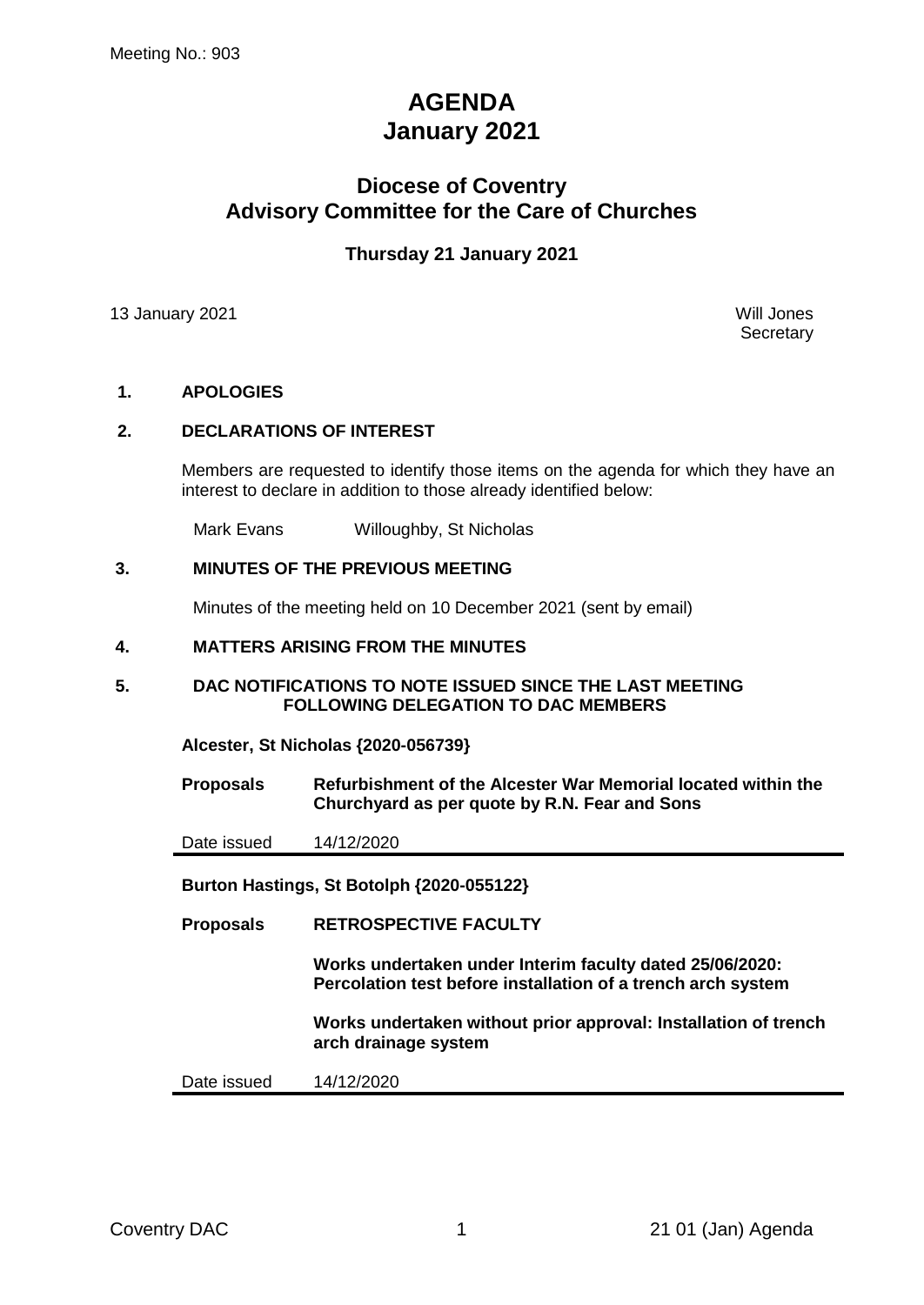|  | Clifford Chambers, St Helen {2020-055766} |
|--|-------------------------------------------|

**Proposals Installation of Automatic Clock Winding and Pendulum Arrester/Regulator as per quote by Smith of Derby dated 16/10/2019**

Date issued 14/12/2020

**Eastern Green, St Andrew {C6357/2019}**

**Proposals PRIVATE FACULTY APPLICATION: Memorial for Jordan Taylor Howell**

Date issued 14/12/2020

**Leamington Spa, St Paul {2020-053168}**

**Proposals CONFIRMATORY FACULTY for works undertaken under Interim Faculty dated 11/08/2020: Installation of Cameras for Video Streaming**

Date issued 14/12/2020

**Newbold-on-Stour, St David {C6545/2020}**

**Proposals PRIVATE FACULTY: Memorial to Mark Ashworth**

Date issued 14/12/2020

**Stretton-on-Dunsmore, All Saints {C6555/2020}**

| <b>Proposals</b> | <b>PRIVATE FACULTY:</b>                                         |
|------------------|-----------------------------------------------------------------|
|                  | Addition of two memorial plaques to the existing plot for Peter |
|                  | Lundbera:                                                       |
|                  | 1) Glenys Paxton Harding                                        |
|                  | 2) Glenys Donalda Wheeler                                       |
|                  |                                                                 |

Date issued 16/12/2020

**Styvechale, St James {2020-056876}**

**Proposals RETROSPECTIVE FACULTY: Laying flat of Unstable Gravestone**

Date issued 15/12/2020

**Warwick, St Mary {2020-055364}**

**Proposals Repairs to the church tower as per revised specification by Mark Stewart dated 30/11/2020**

Date issued 14/12/2020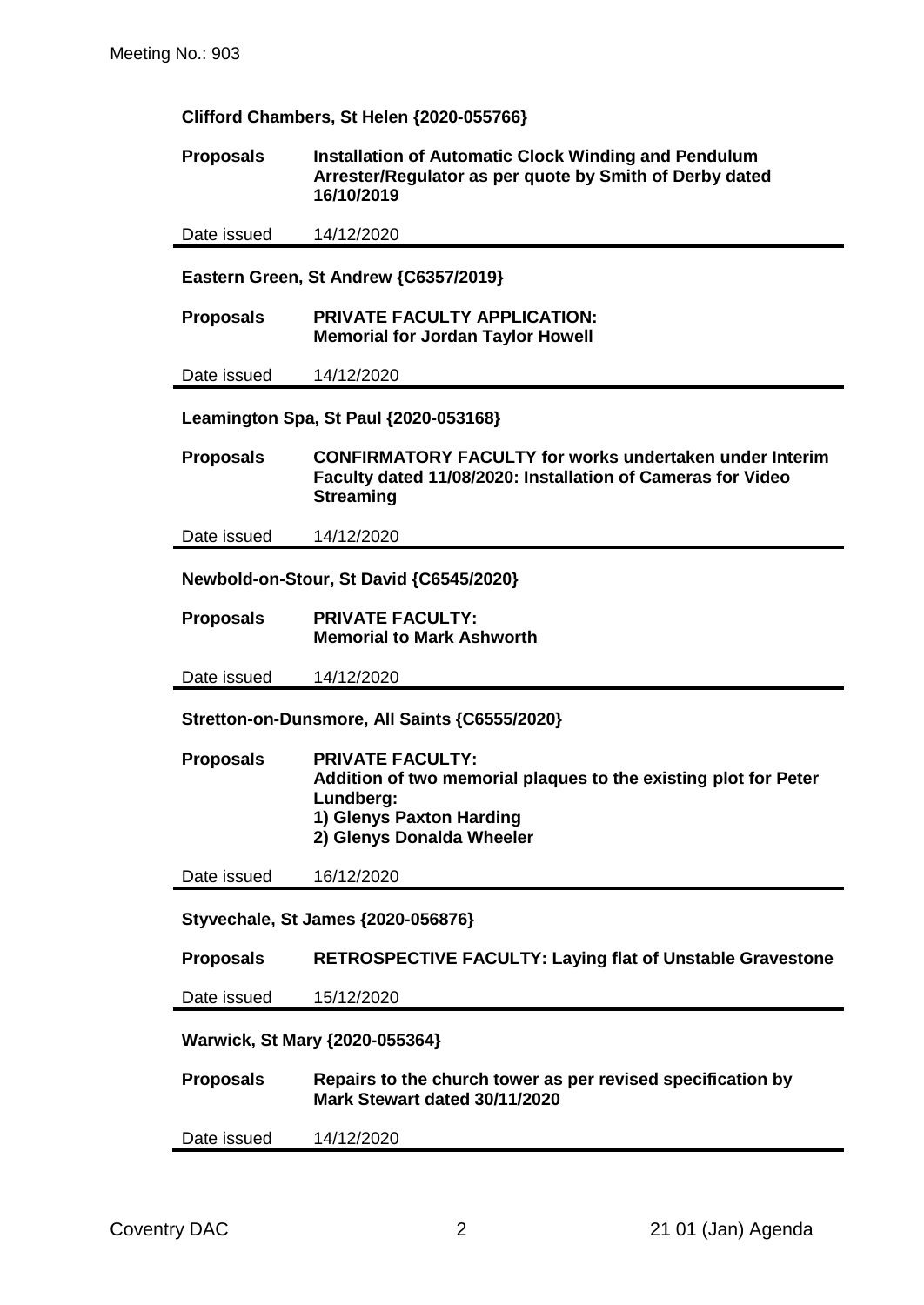# **6. NOTIFICATION OF ADVICE APPLICATIONS**

#### **a) Applications**

#### **Camp Hill, St Mary and St John {2020-057263}** *Grade:* **Unlisted**

### *Proposals:* **Disposal of some of the Church Contents (surplus to requirement)**

|                     | Project architect: No Architect consulted or engaged on the proposals                  |
|---------------------|----------------------------------------------------------------------------------------|
| Contractor:         |                                                                                        |
|                     | Total:                                                                                 |
| No. DAC meetings: 1 | Last DAC meeting:                                                                      |
|                     | Referred to: Archdeacon Pastor                                                         |
|                     | <b>DAC</b> is <i>invited to:</i> Consider the application for a Notification of Advice |

| South Leamington, St John Baptist | Grade:          | $CP - 01$ |
|-----------------------------------|-----------------|-----------|
| {2020-057384}                     | $\mathbf{II}^*$ | $CP-02$   |
|                                   |                 | $CP - 03$ |

#### *Proposals:* **To fell 8-trees as per sketch plan, photographs, planning permission and district council report.**

| Project architect: Stephen Oliver                         |                                                                                 |                   |
|-----------------------------------------------------------|---------------------------------------------------------------------------------|-------------------|
| Contractor:                                               |                                                                                 |                   |
|                                                           |                                                                                 | Total:            |
| No. DAC meetings: 1                                       |                                                                                 | Last DAC meeting: |
|                                                           | Referred to: David Lowe Archdeacon Pastor Nick Reading                          |                   |
|                                                           | <b>DAC is invited to:</b> Consider the application for a Notification of Advice |                   |
|                                                           |                                                                                 |                   |
| <b>Stratford-upon-Avon, Holy Trinity</b><br>{2020-048863} |                                                                                 | Grade:            |

#### *Proposals:* **Conservation of the 1611 King James Bible**

|                     | <i>Project architect:</i> No Architect consulted or engaged on the proposals |                                                                                 |  |  |
|---------------------|------------------------------------------------------------------------------|---------------------------------------------------------------------------------|--|--|
| Contractor:         |                                                                              |                                                                                 |  |  |
|                     |                                                                              | Total:                                                                          |  |  |
| No. DAC meetings: 2 |                                                                              | Last DAC meeting: 27/02/2020                                                    |  |  |
|                     |                                                                              | Referred to: Full Committee Mark Evans CBC HE SPAB                              |  |  |
|                     |                                                                              | <b>DAC is invited to:</b> Consider the application for a Notification of Advice |  |  |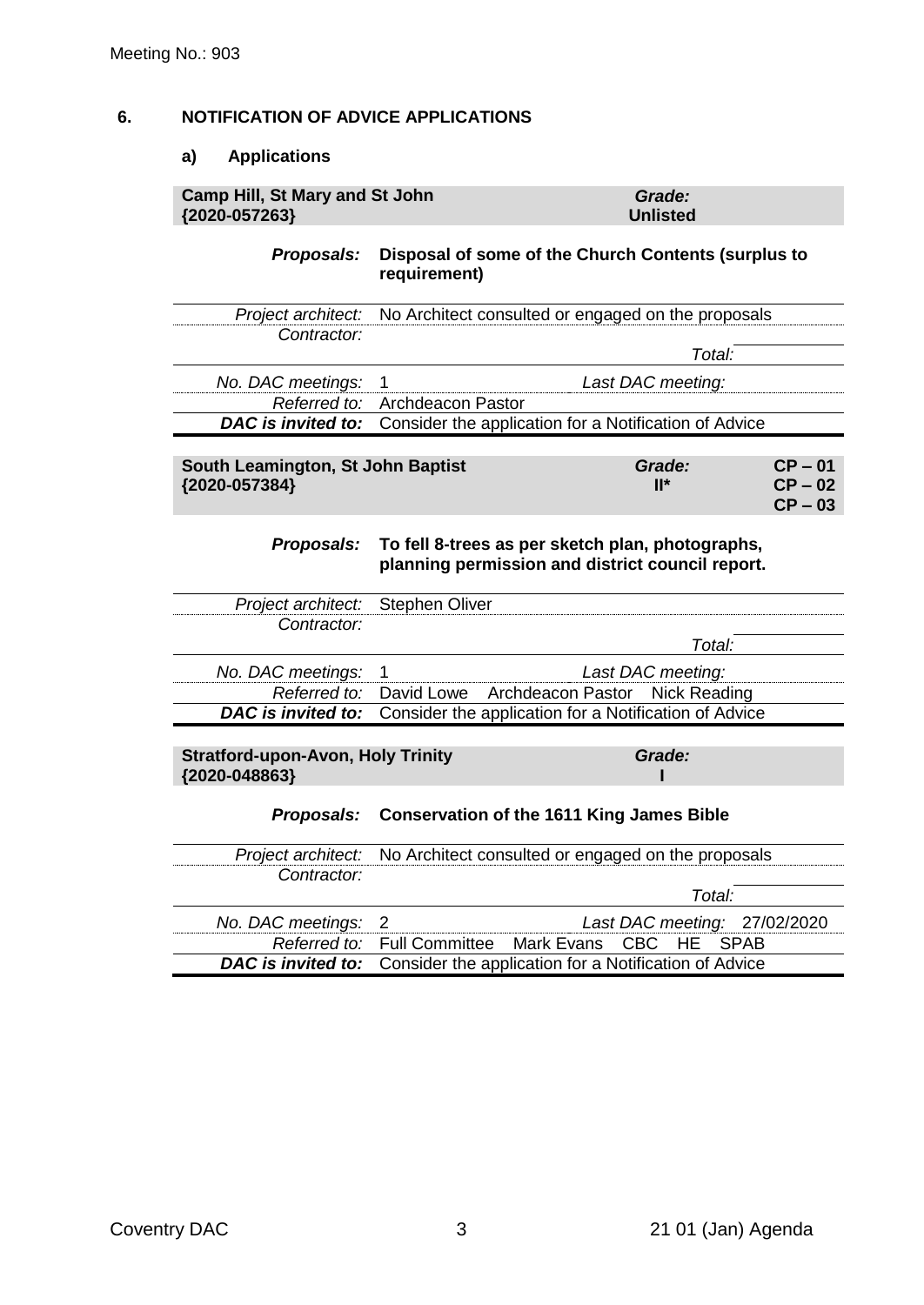| <b>Willoughby, St Nicholas</b><br>{2020-055829} | Grade:<br>$\mathbf{H}^*$ | $CP - 04$<br>$CP - 05$<br>$CP - 06$<br>$CP - 07$ |
|-------------------------------------------------|--------------------------|--------------------------------------------------|
|                                                 |                          |                                                  |

#### *Proposals:* **Font relocation installation of servery and disabled toilet as per specification by Ken Holmes**

| Project architect: Ken Holmes |                                                                                 |  |        |  |  |
|-------------------------------|---------------------------------------------------------------------------------|--|--------|--|--|
| Contractor:                   |                                                                                 |  |        |  |  |
|                               |                                                                                 |  | Total: |  |  |
| No. DAC meetings: 1           | Last DAC meeting:                                                               |  |        |  |  |
|                               | Referred to: Archdeacon Pastor Simon Bird Chris Patrick CBC HE<br><b>SPAR</b>   |  |        |  |  |
|                               | <b>DAC is invited to:</b> Consider the application for a Notification of Advice |  |        |  |  |

#### **7. LIST B APPLICATIONS**

**a) Approvals granted since the last meeting**

**Bourton-on-Dunsmore, St Peter {2020-056366}**

**Proposals Treat dry rot**

Date issued 03/12/2020

**Coventry, Holy Trinity {2020-057113}**

**Proposals During the installation of scaffold at the south east corner of church it was noticed that a cherry tree adjacent the scaffold had become decayed. The City Council tree inspector has advised that the tree is decaying and should be removed, though it is not an immediate danger to the public.**

Date issued 04/01/2021

**Grandborough, St Peter {2020-049589}**

**Proposals Replace wooden floor in entrance to church and repair damaged plaster in chancel**

Date issued 11/01/2021

**Leamington Hastings, All Saints {2020-056127}**

**Proposals Repair/restore a portion of the east boundary wall**

Date issued 08/12/2020